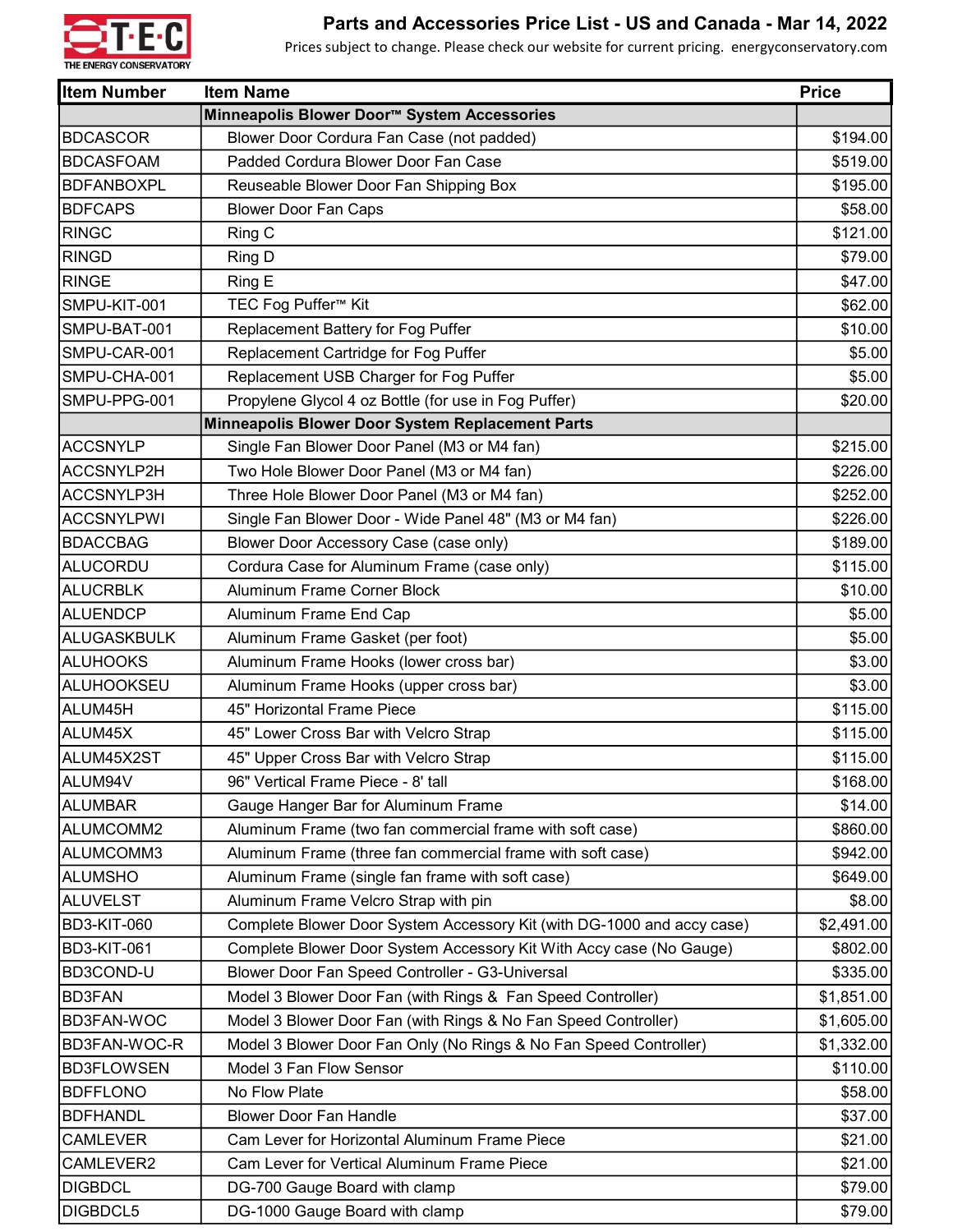

## Parts and Accessories Price List - US and Canada - Mar 14, 2022

Prices subject to change. Please check our website for current pricing. energyconservatory.com

| <b>Item Number</b>  | <b>Item Name</b>                                                             | <b>Price</b> |
|---------------------|------------------------------------------------------------------------------|--------------|
|                     | Minneapolis Blower Door Replacement Parts Continued                          |              |
| <b>HOSEKIT</b>      | Hose Kit                                                                     | \$130.00     |
| <b>LFRINGS</b>      | Model 3/4 Ring Set (A/B/No Flow Rings)                                       | \$273.00     |
| <b>RINGA</b>        | Ring A                                                                       | \$131.00     |
| <b>RINGB</b>        | Ring B                                                                       | \$131.00     |
| RINGFAST -8         | Ring Fastener Set for Blower Door Fan                                        | \$0.00       |
|                     | Minneapolis Duct Blaster® System Accessories                                 |              |
| ACCSNYLPDB          | Duct Blaster Door Panel                                                      | \$215.00     |
| ACCSNYLPWIN         | <b>Window Nylon Panel</b>                                                    | \$184.00     |
| <b>ALUMCORWIN</b>   | <b>Window Aluminum Frame</b>                                                 | \$566.00     |
| DUCTCALPLT          | Calibration Plate for Duct Blaster System                                    | \$68.00      |
| <b>DUCTMSK-CS</b>   | Case of 6 rolls: 8" wide x 200' long                                         | \$220.00     |
| DUCTMSK-C2          | Case of 2 rolls: 24" wide x 200' long                                        | \$275.00     |
| DUCTPL20            | <b>Filter Grill Attachment</b>                                               | \$157.00     |
| <b>DUCTTRRD</b>     | Round Transition for Duct Blaster System                                     | \$89.00      |
| <b>DUCTTRSQ</b>     | <b>Square Transition for Duct Blaster System</b>                             | \$68.00      |
| RING4               | Ring 4                                                                       | \$120.00     |
|                     | Minneapolis Duct Blaster® Replacement Parts                                  |              |
| BDFHANDL            | Duct Blaster Fan Handle (same as Blower Door Fan Handle)                     | \$37.00      |
| <b>DBACASES</b>     | Duct Blaster Carrying Case                                                   | \$278.00     |
| <b>DBAFLOCD</b>     | Duct Blaster Fan Flow Conditioner                                            | \$52.00      |
| <b>DBTRIM</b>       | Duct Blaster Fan Trim (40" long)                                             | \$12.00      |
| DBASHOWR            | Duct Blaster Fan Cover                                                       | \$35.00      |
| <b>DBASTATPROB</b>  | <b>Static Pressure Probe</b>                                                 | \$40.00      |
| <b>IDBAVELCR</b>    | Velcro Strap for Flex Duct                                                   | \$8.00       |
| <b>DUCTCOND</b>     | Duct Blaster Fan Speed Controller                                            | \$445.00     |
| DUCTFAN             | Duct Blaster Fan (with Rings & Fan Speed Controller)                         | \$1,296.00   |
| DUCTFAN-WOC         | Duct Blaster Fan (with Rings & No Fan Speed Controller)                      | \$970.00     |
| DUCTFAN-WOC/R       | Duct Blaster Fan only (No Rings & No Fan Speed Controller)                   | \$761.00     |
| <b>DUCTFLEX</b>     | Flex Duct (10"wide/12'long/taped) with Velcro Strap                          | \$93.00      |
| RING <sub>1</sub>   | Ring 1                                                                       | \$79.00      |
| RING <sub>2</sub>   | Ring 2                                                                       | \$79.00      |
| RING3               | Ring 3                                                                       | \$79.00      |
|                     | <b>Airflow Metering Devices - Replacement Parts</b>                          |              |
| PRESSPANHDL         | Replacement handle for Pressure Pan and Exhaust Fan Flow Meter               | \$21.00      |
| <b>ACCSPANWS</b>    | Gasket for Pressure Pan and Exhaust Fan Flow Meter (per foot)                | \$6.00       |
|                     | <b>Digital TrueFlow<sup>®</sup> Spare Parts</b>                              |              |
| <b>TFD-PLT-1420</b> | Digital TrueFlow 14 x 20 Adapter Plate                                       | \$72.00      |
| <b>TFD-PLT-1620</b> | Digital TrueFlow 16 x 20 Adapter Plate                                       | \$72.00      |
| <b>TFD-PLT-1625</b> | Digital TrueFlow 16 x 25 Adapter Plate                                       | \$72.00      |
| <b>TFD-PLT-2020</b> | Digital TrueFlow 20 x 20 Adapter Plate                                       | \$72.00      |
| <b>TFD-PLT-2024</b> | Digital TrueFlow 20 x 24 Adapter Plate                                       | \$72.00      |
| TFD-PLT-2025        | Digital TrueFlow 20 x 25 Adapter Plate                                       | \$72.00      |
| TFD-PLT-2424        | Digital TrueFlow 24 x 24 Adapter Plate                                       | \$72.00      |
| TFD-PLT-UNV         | Digital TrueFlow "Cut-to-Fit" Universal Adapter Plate (25 x 25, cut to size) | \$72.00      |
| TFD-CSE-001         | <b>Digitial TrueFlow Carry Bag</b>                                           | \$110.00     |